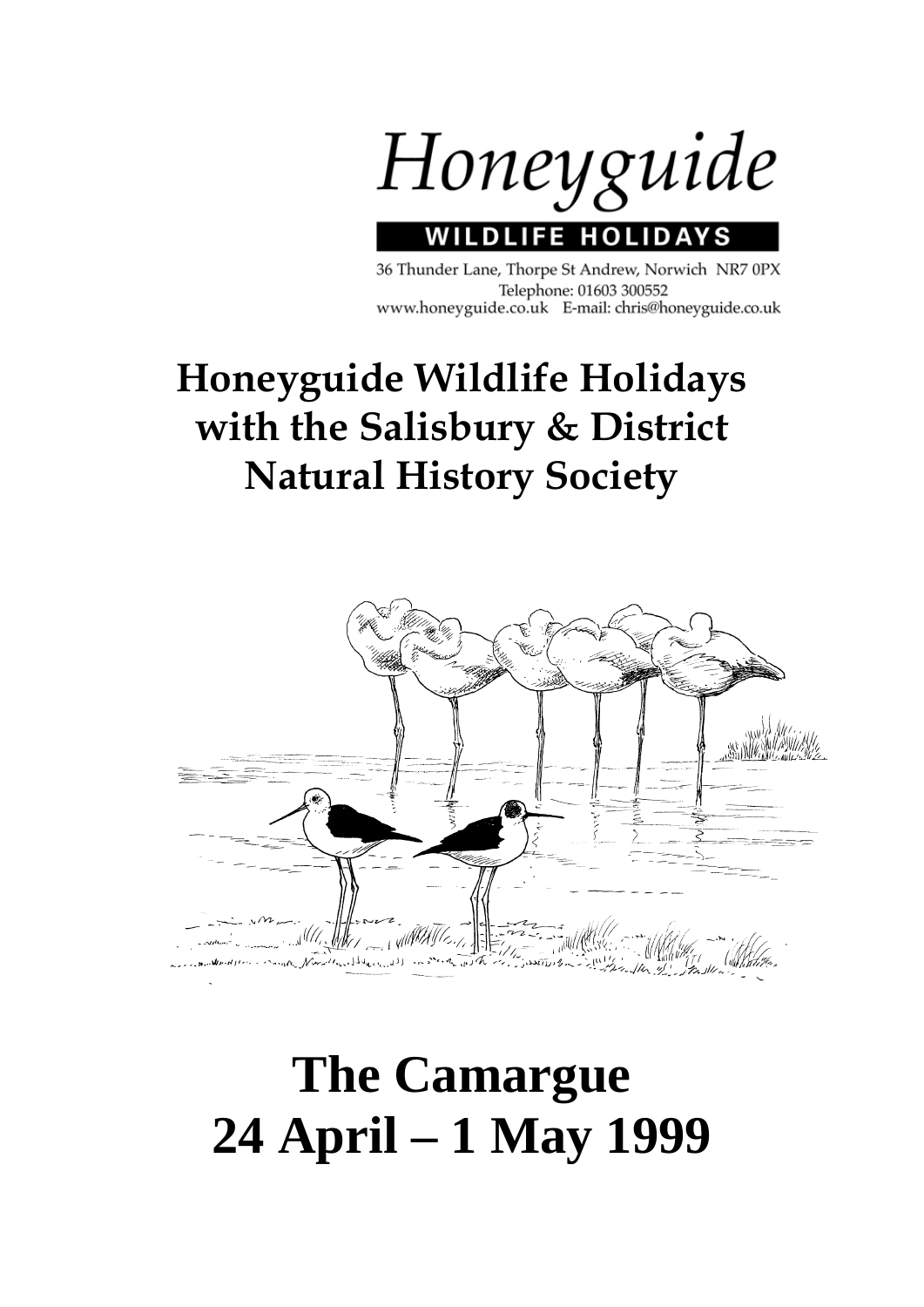**The Camargue 24 April – 1 May 1999** 

#### The group

Donald Scarfe Rita Scarfe Audrey Lovett Diana Forbes Joan Tripp Margaret Pragnell Grace Hickman Betty Bell Ted Sansby Kate Sansby Raymond Ford Joyce Ford Rosemary Nicholls Gerald Nicholls Jim Wade Brenda Wade Joan Cook Ailsa McKee Wendy Freemantle Marigold Woolley June Hodgkinson

Leaders and report writers Russell Leavett Rob Macklin Kathy Archibald

*Illustrations by Rob Hume. Cover: flamingos and black-winged stilts.* 

This holiday, as for every *Honeyguide* holiday, also puts something into conservation in our host country by way of a contribution to the wildlife that we enjoyed. The conservation contribution this year of £25 per person in the Camargue was this year supplemented by two groups in the Lot, leading to a total of £875 sent to La Ligue pour la Protection des Oiseaux (LPO, the French Bird Protection League). This brings the total given to LPO to £4,075 since 1991, and to various conservation projects in Europe to more than £17,000. A thank-you letter covering from LPO is at the end of this report (but not this web version).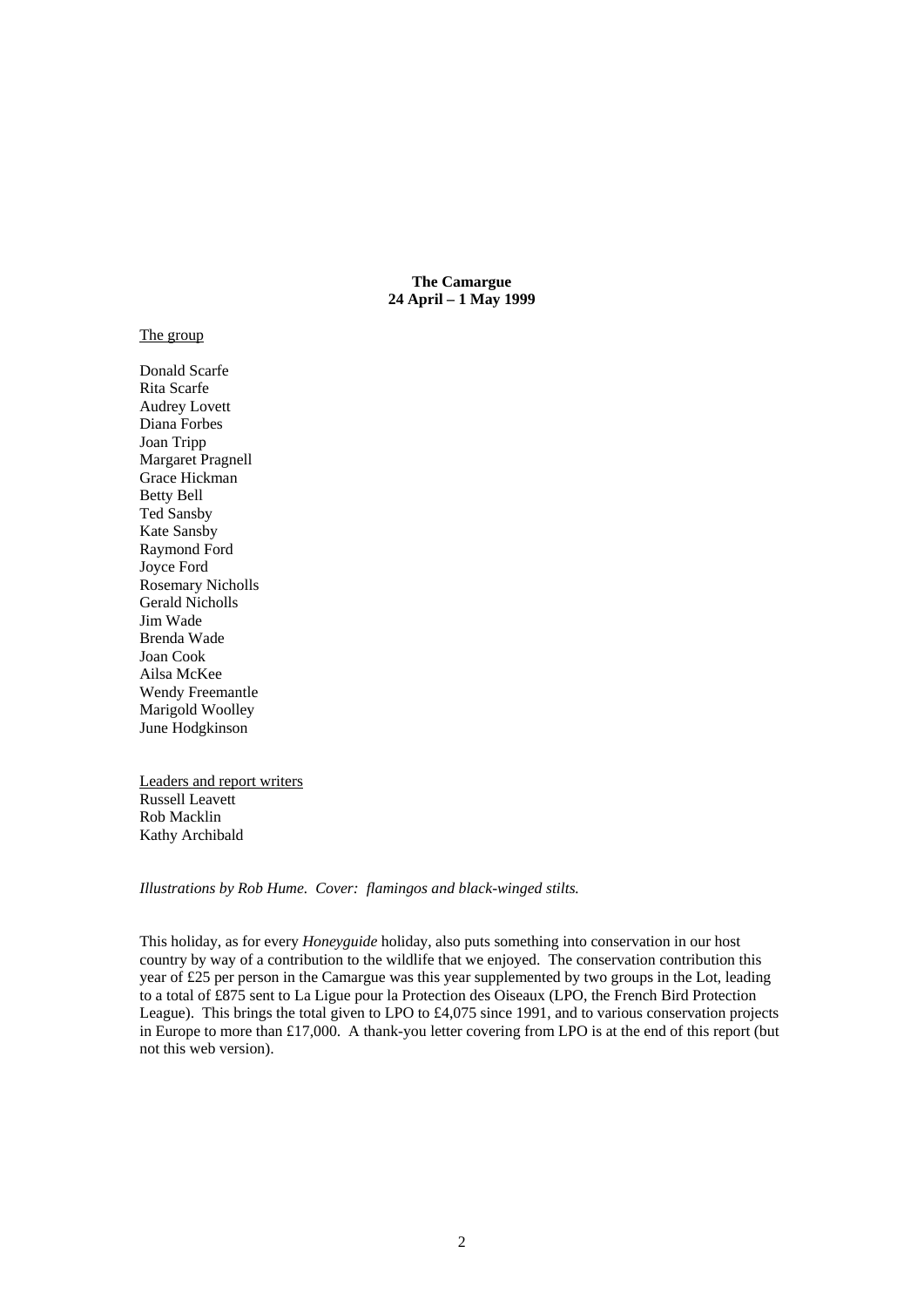#### **The Camargue 24 April – 1 May 1999**

#### **Saturday April 24th**

Grey skies at Gatwick were soon left behind as we took off on our scheduled flight to Marseilles where it was sunny, warm and breezy. We picked up our three minibuses and headed off down the motorway to Arles and the Hotel des Granges. From the buses we had our first views of several greater flamingos and a couple of avocets and masses of beautiful blue flowers all along the roadsides which we later identified as meadow clary. We were greeted at the hotel by Simone and Marcel and a superb lunch which we were thrilled to be able to eat outside. While we were eating, a black kite and short-toed eagle glided over the garden, the latter hanging in the air while looking for reptiles. Swifts and swallows were hawking for insects over the hotel while goldfinches and greenfinches sang from the garden trees. The garden was also full of butterflies including southern speckled wood, wall brown and a darting swallowtail. Two small tree frogs were found in the hedge and Wendy took several shots of a lizard on the rocks.

After lunch we decided on a stroll along the farm lanes behind the hotel where nightingales and Cetti's warblers seemed to sing from every possible piece of scrub. The ever-present black kite gave us all good views and a hobby flashed away from the fieldside trees. A solitary buzzard moved north across the fields and a couple of kestrels were also present. Gerald and Rosemary were fortunate enough to watch a hobby catching insects on the wing! The first purple heron flew lazily across the fields and was joined by a more familiar grey heron.

Butterflies here included red admiral, holly blue and a very fresh mallow skipper. There were masses of danewort and hoary-cress all along the lane, as well as the wonderful round-leaved birthwort, cypress spurge, star-of-Bethlehem, grape hyacinth, yellow vetch and some fabulous milk-thistles. Several rather past-it (but still impressive!) giant orchids were found on the banks of the nearby canal and dogwood was in flower with white bryony climbing up amongst it.

The four-course evening meal at the hotel was excellent; well drawn-out in typical French fashion and with plentiful good local wine, setting a most agreeable pattern for the week.

#### **Sunday April 25th**

The day dawned sunny and warm with no wind and was heralded by a singing nightingale at 05.45hrs right outside the hotel. Another five were located along the lane in a pre-breakfast amble together with several Cetti's warblers and two fan-tailed warblers. After a breakfast of croissants, rolls, honey and coffee we boarded the buses for the short journey into the wetlands of the Camargue.

As it was Sunday we decided to drive through the ancient town of Arles where 400 swifts were on the wing. We then drove on towards the village of Gageron where we saw our first marsh harriers and cattle egrets. Three turtle doves flew across the road here and a greenshank was feeding on the flooded rice fields. We then drove on towards the Étang du Vaccares where we encountered several more cattle egrets and our first little egret and purple heron.

Our next stop was at the rice fields and reedbeds at Mas d'Agon. One of the flooded fields was full of birds and we were fortunate enough to get close-up views of six gull-billed terns and at least ten Mediterranean gulls. A sparrowhawk then flew over putting all the birds to flight apart from a skulking squacco heron at the back of the field. Yellow flag irises were in full flower along the dykes making a superb sight and Gerald located the only wood white butterfly here. The reedbeds at Mas d'Agon were an amazing sight stretching back into the distance and full of egrets and herons. Among the cattle and little egrets a somewhat larger bird turned out to be a great white egret which soon disappeared into the reedbeds. More purple and squacco herons were located here and a pair of red-crested pochards flew over.

A high trilling announced the arrival of several bee-eaters overhead and one of the birds was actually seen carrying a bee! Reed warblers and chiffchaffs were in song here and ripples on the waters of the lake turned out to be swimming coypus.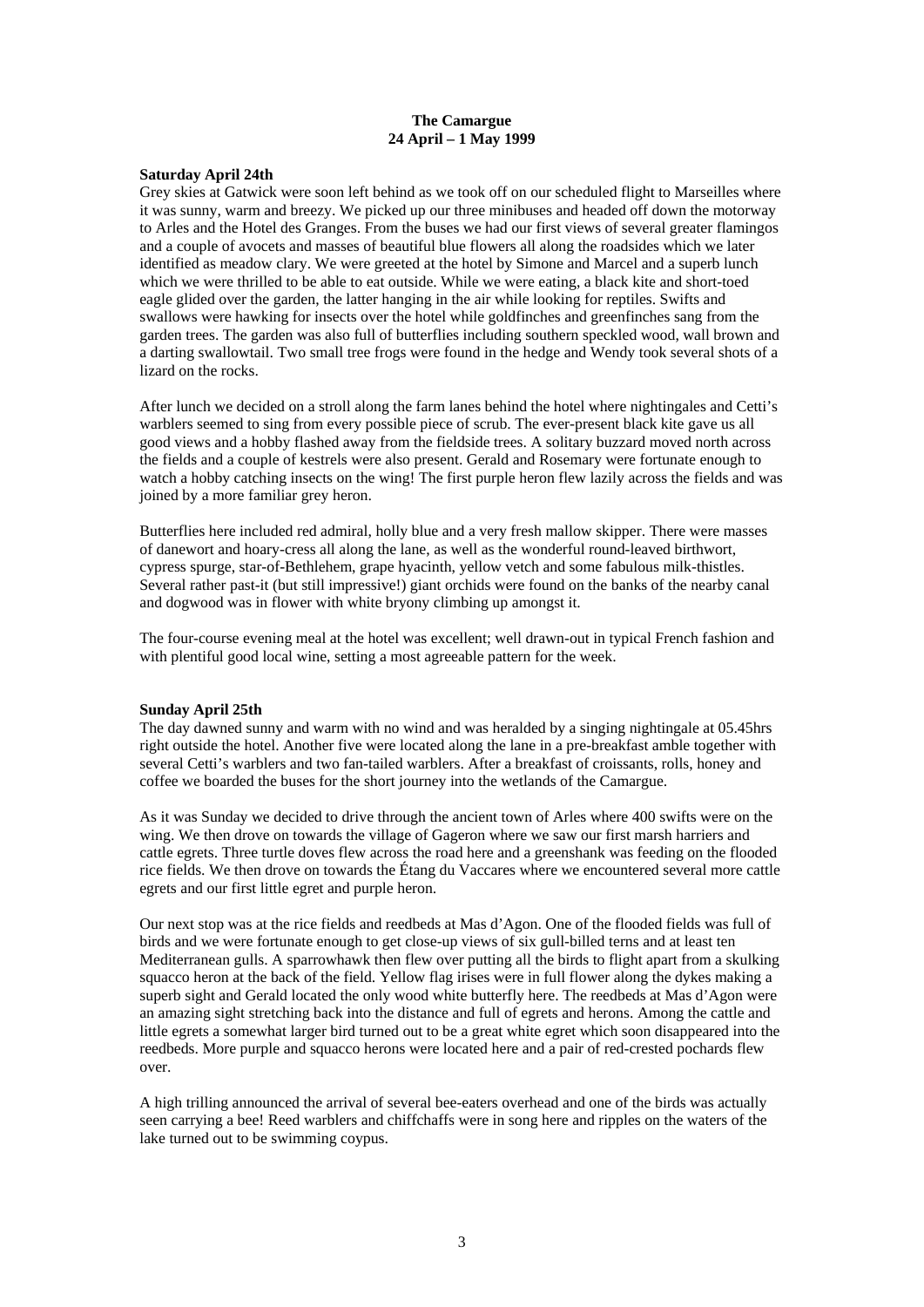We then moved on to the Mejanes viewing platform where we obtained excellent views of many blackwinged stilts, five wood sandpipers and a spotted redshank. A great reed warbler was singing from the dense reedbed here but was not willing to show itself.

Our lunch spot was by the bull-ring at Domaine de Mejanes which also boasts a miniature railway. We were supplied with picnic lunches by Simone together with several French sticks and soft drinks which set the pattern for the week. A small colony of tree sparrows seemed to be breeding in the thatched roof of the train station.

After lunch we worked our way south along the eastern edge of the Étang du Vaccares where we had good views of greater flamingos, several little egrets and a few avocets. Eight greenshanks were roosting on a lagoon and several marsh and tree frogs were found along a small dyke, before they were scared off by a swimming snake. The vegetation here was mainly shrubby seablite with glasswort, annual daisy, spotted medick, Italian arum (!) and the ubiquitous tamarisk. We then stopped at a roadside pull-in to get close up pictures of the local black bulls and discovered several blue-headed wagtails amongst them. Several of these gave us really good views in the telescopes as they sat on top of the vegetation. Several wood sandpipers were feeding in these shallow-flooded fields and a pair of gadwall was feeding here. The characteristic "zit" of fan-tailed warblers was heard from the *Phragmites* beds and two birds then flew up into their classic song flight giving us all good views. New butterflies at this point included common blue and small heath while Jim managed to get good video shots of a coypu in the roadside dyke.

As time seemed to be slipping away from us we decided not to try and reach Fangassier and turned back towards Le Sambuc. We then stopped at another lagoon where several Kentish, ringed and little ringed plovers were busily feeding in the shallows. A lot of giant orchids had just gone over here but we did manage to find several fresh early-spider orchids and the pretty star clover growing in the lea of sea buckthorn. To complete a memorable day, those in the last bus in the convoy were fortunate enough to see a roller on the way back to the hotel.

#### **Monday April 26th**

A northerly breeze and early morning rain was not particularly welcome so we decided not to head into the hills but instead to explore the barren area known as La Crau. A female sparrowhawk was our first bird as we disembarked from the buses and the rain had already stopped. A female Montagu's harrier gave us all good views as it hunted across the stony plain and a pair of red-legged partridges crossed the path some way in front of us. Scanning the plain brought its own rewards with several stonecurlews located amongst the sparse vegetation. One of these birds began to utter alarm calls so we moved away and left the birds alone. Another Montagu's harrier then flew past the group, this one an immature male, before an adult male appeared over the tree line and proceeded to hunt the edge of the plain.

We then walked out across the stony ground towards a wooden enclosure out in the middle where a male whinchat perched up and gave us all good views. What was arguably the bird of the day then appeared as a male little bustard flew in and landed by the main road. We were able to get the bird in the telescope and see the black and white markings on its head. Further scanning of the area then revealed a gloriously coloured roller on the ground which soon flew off and the only red kite of the trip was seen here on the way back to the buses. The local tip across the road had attracted thousands of yellow-legged gulls and dozens of black kites were also using the place as a foraging area. Three "little brown jobs" turned out to be short-toed larks but these were hard to see against the stony ground. As the sun broke through butterflies were tempted onto the wing including clouded yellow, brown argus and small copper. The area had some super plants including narrow-leaved bugloss, masses of thyme, sweet Alison, blue and scarlet pimpernel, wild clary, yellow-horned poppy, star and strawberry clover, Cypress and dwarf spurge, blue woodruff, fennel, alexanders, cistus, pale flax, hollow-leaved asphodel and the tiny *Evax pigmaea*.

After a short comfort stop in the village of Entressen we had lunch overlooking a large lake, the Étang de Entressen. Four pairs of great crested grebes were found on the lake and four common sandpipers searched for insects on the lake shore. Literally hundreds of swallows hawked for insects over the waters and yet another short-toed eagle drifted by.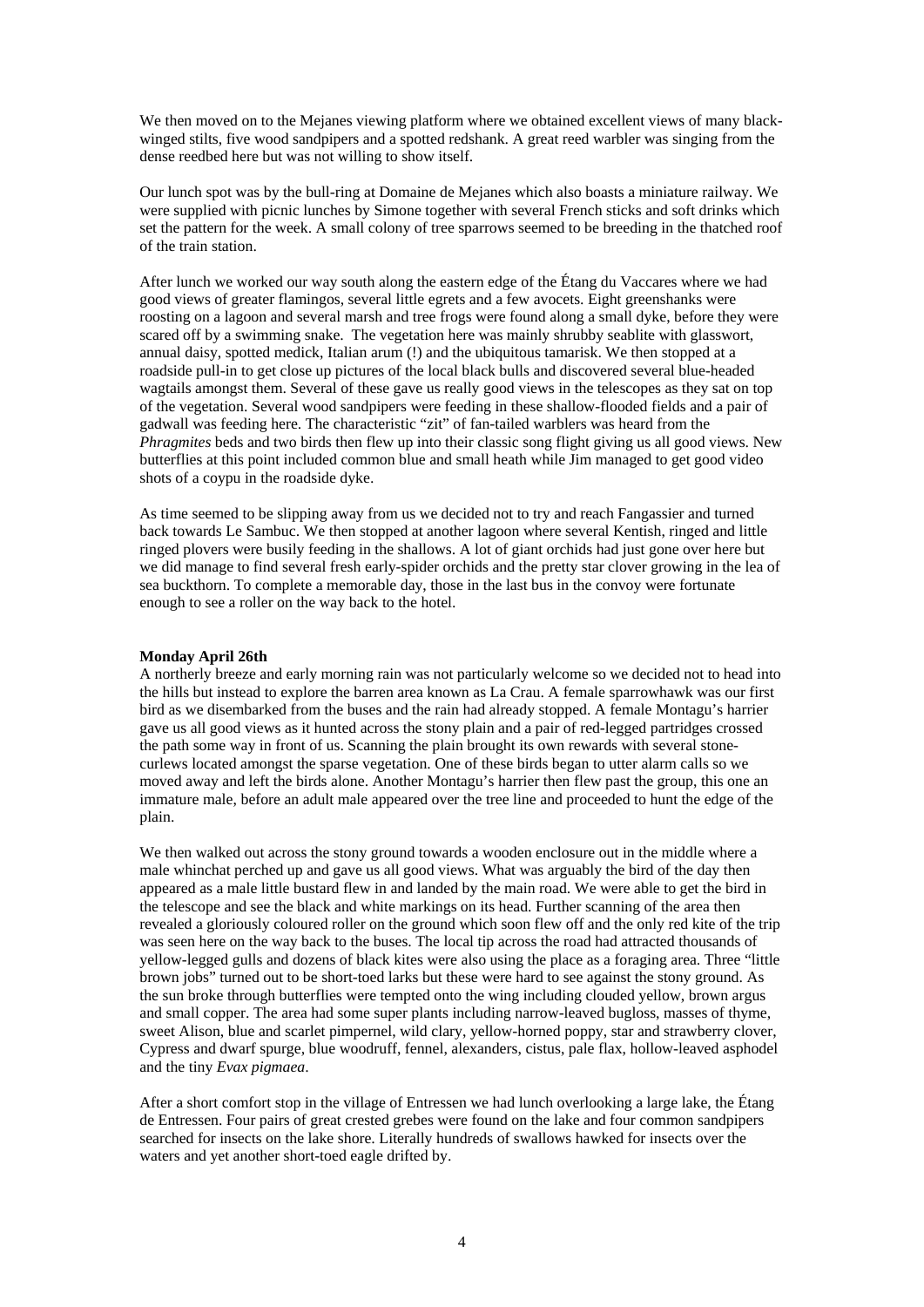The afternoon was given over to crossing the wide, open spaces of the main stony plain at La Crau. Our first stop was to search for little bustards and we were rewarded with excellent views of two birds which flew right past the group. Two corn buntings were in song here and three fresh wall brown butterflies were found sheltering from the strong wind. Ten tree sparrows and a whinchat were also found here and good views were had of another stone-curlew. Overhead a short-toed eagle hunted for reptiles and a female kestrel gave us all good views.

#### **Tuesday April 27th**

Overnight rain and a cloudy start put off any attempt at heading into the mountains and we decided to go to Pont du Gard. A forty minute drive saw us arrive in light rain at this superb Roman aquaduct which was built in 19BC and still remains in excellent condition. An early arrival meant that we had the place to ourselves for an hour or so. At least two golden orioles were singing in the trees around the car park and several bee-eaters included one that perched up in a dead tree giving us good views. The sheer number of swifts and swallows was amazing as they hunted insects off the tops of the trees. As we walked up to the aquaduct the first of over 40 alpine swifts screamed through the air and were joined by several crag martins. One pair of martins was building their nest on the arch of the aquaduct which was safely out of reach of the crowds that soon began to build up. Seven bee-eaters then perched up in trees along the river allowing us to get good views of them through the telescopes.



We then walked down into the surrounding woods and although we could hear firecrests they were very difficult to pin down. Another golden oriole shot across the path, green woodpeckers called and two great-spotted woodpeckers drummed incessantly. A kingfisher shot along the river at great speed and a black redstart searched for insects on the rocks by the river. The catchfly which was growing in profusion turned out to be the Italian variety and butchers broom was found in shady corners. *Smilex aspera* had us confused for a while but we were soon diverted by some beautiful Calabrian soapwort and the strange birthwort *Aristolochia clematitis.* There were two species of asparagus here; *officinalis* and *speneri* as well as field madder and the giant Mediterranean spurge up by the bridge near a mastic tree.We had lunch on the shingle bank by the river and were entertained by superb views of two kingfishers and a little egret, which seemed not to notice our presence. Two grey wagtails flitted along the river, two bee-eaters called overhead and June spotted three terrapins hauled out of the river on a dead branch.

After lunch we took the road to Les Baux and stopped on the outskirts to admire sheets of blue aphyllanthes in flower. A short-toed eagle soared overhead and both robin and chiffchaff sang from the scrub. There was yellow flax here and greater celandine and no doubt all sorts of other lovely things but sadly the rain got the better of us. We then moved on to the town of Les Baux itself which has been largely restored since 1945. We had a couple of hours looking round this fascinating medieval fortress where alpine swifts and crag martins skimmed around the walls and a serin sang. On the way back to Arles we stopped to admire and photograph a stunning hay meadow filled with sanfoin, poppies, white campion and borage. False fox-sedge was in the roadside ditch and we identified a new spurge as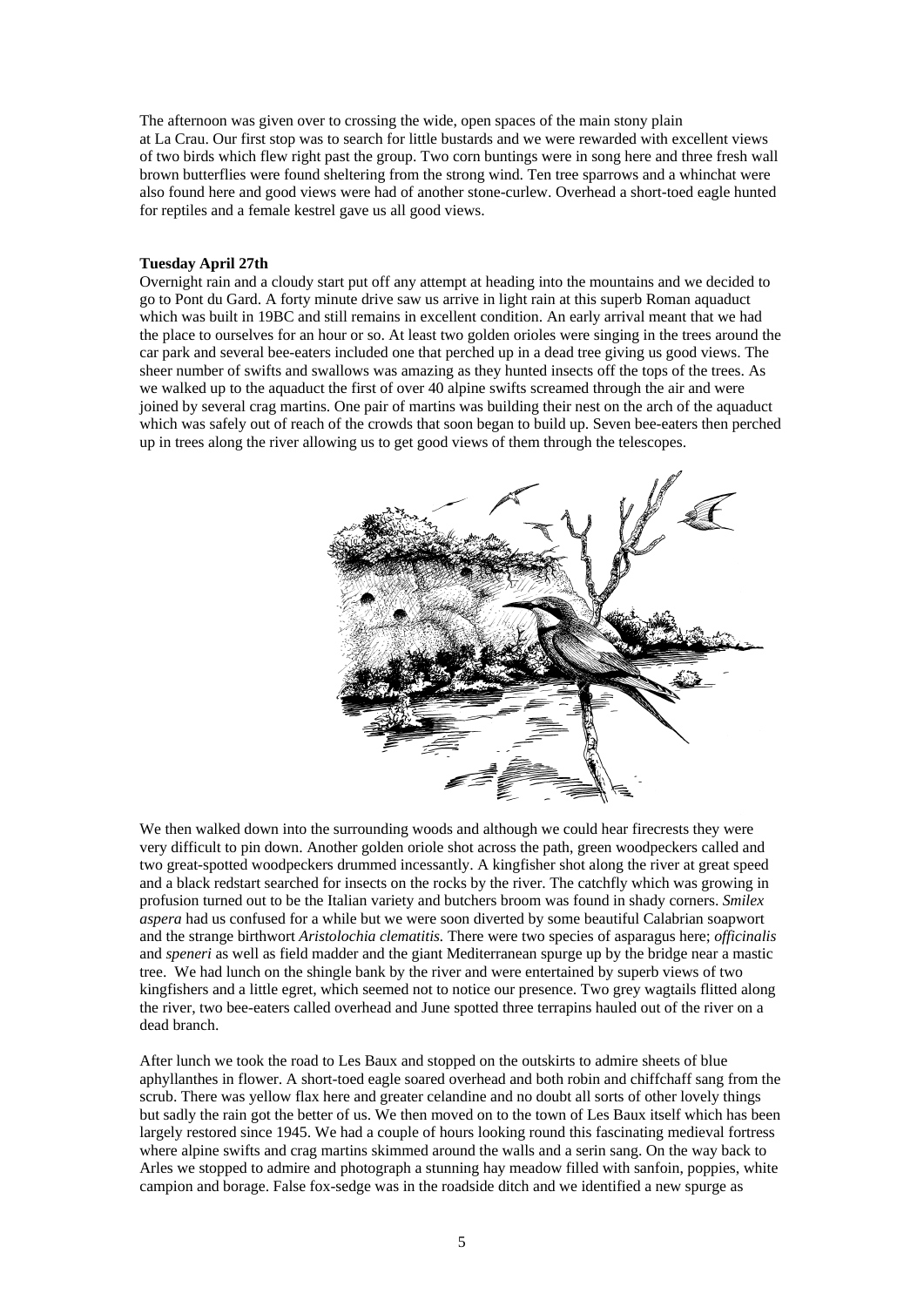*Euphorbia nicaeensis*. Our last stop of the day was at a flooded rice field on the outskirts of Arles which held a large number of waders. These were identified as 53 ruff, three wood sandpipers and a little ringed plover. Three gull-billed terns were also hunting the area, bringing to an end an exhilarating day.

#### **Wednesday April 28th**

A sunny and breezy start with conditions becoming hotter throughout the day. Another day spent in exploration of the Camargue with the aim of getting right down to the open waters of Fangassier. Our first stop was at a flooded rice field near Le Sambuc where 30 whiskered terns were hawking for insects. As we watched these superb birds a marsh tern came briefly into view and showed itself to be a stunning summer-plumaged white-winged black tern. Moving on we turned right, past the village, towards Tour du Vallat. We could hardly believe our luck when we saw a magnificent roller perched up on a roadside fence. We screeched to a halt and set up the telescopes. We need not have worried as the bird behaved impeccably and hunted for insects in the neighbouring fields allowing us all to see it well and for long enough to allow some to wander off botanising and find some lovely specimens of salsify. The usual short-toed eagle was soaring overhead and then a hobby flashed over the head of the roller and away across the fields. As if this wasn't enough we stopped near Fangassier to have a look at a hoopoe in a roadside field although it proved somewhat elusive! Both pied and spotted flycatchers were found in the scrub here, where there was a nice clump of Roman nettle, another hobby flashed over and a buzzard drifted by.

We then drove out to the middle of Fangassier over a somewhat rough track and into a very exposed area of the Camargue. Birds were few and far between out here although we were able to get relatively close to several flamingos. An avocet then flew by and a large group of waders was identified as 150 grey plovers. Smaller birds here included a male blue-headed wagtail and very brief views of a spectacled warbler. A very pungent yellow flower here was curry plant and a painted lady flew by bringing the butterfly total up to 20 species. We decided to leave this area for lunch as the wind was beginning to whip up the sand and moved back to the hoopoe spot. Three black-winged stilts and a spotted redshank were found in some small pools, a female marsh harrier flew over and upset the stilts and a large, black carpenter bee buzzed around the scrub.

After lunch we headed back to the wetlands and reedbeds at Mas d'Agon where seven whiskered terns lazily hunted for fish over the lake. Several great-crested grebes appeared to be breeding on the lakes while both reed and great reed warblers sang from the reeds. We then had a superb view of a purple heron as it flew up and then located several red-crested pochards feeding in the shallows at the reedbed edge. Two small ducks flew in and turned out to be male garganeys which began to feed amongst the weed on the surface of the lake. A bee-eater and a great white egret flew over and several black-tailed skimmer dragonflies were on the wing along the roadside dykes. As we headed back towards Arles via Bouchard we encountered yet another flooded field which was covered in gulls, including at least forty of the Mediterranean variety.

In the evening we all piled back into the mini-buses and drove off towards Dom d'Estoublon in the hope of catching up with the local eagle owls. We didn't really expect too much from this very difficult species but were totally amazed when Rita spotted "Le Grand Duc" perched up on the overhanging rock with the ear tufts erect and showing really well. This magnificent owl then launched itself into the air and drifted across the valley right over our heads - utterly superb and the highlight of the trip for many of us!

#### **Thursday April 29th**

Our first stop was at the Abbaye de Montmajour just outside Arles to have a look around this impressive Benedictine abbey. A short-toed eagle soared over the valley below and a male black redstart was seen on the roof of the abbey. A nest within the confines of the building contained a single egg and was probably black redstart.

We then moved on towards La Caume in the Chaine Des Alpilles and arrived at the car park by late morning. We had a bit of a look around here and an early lunch before the walk up the road towards the summit in the afternoon. Flowers were a little sparse here but a cirl bunting sang in the car park and Rosemary found a crested tit in the local pines. Immediately after lunch Rosemary had a purple patch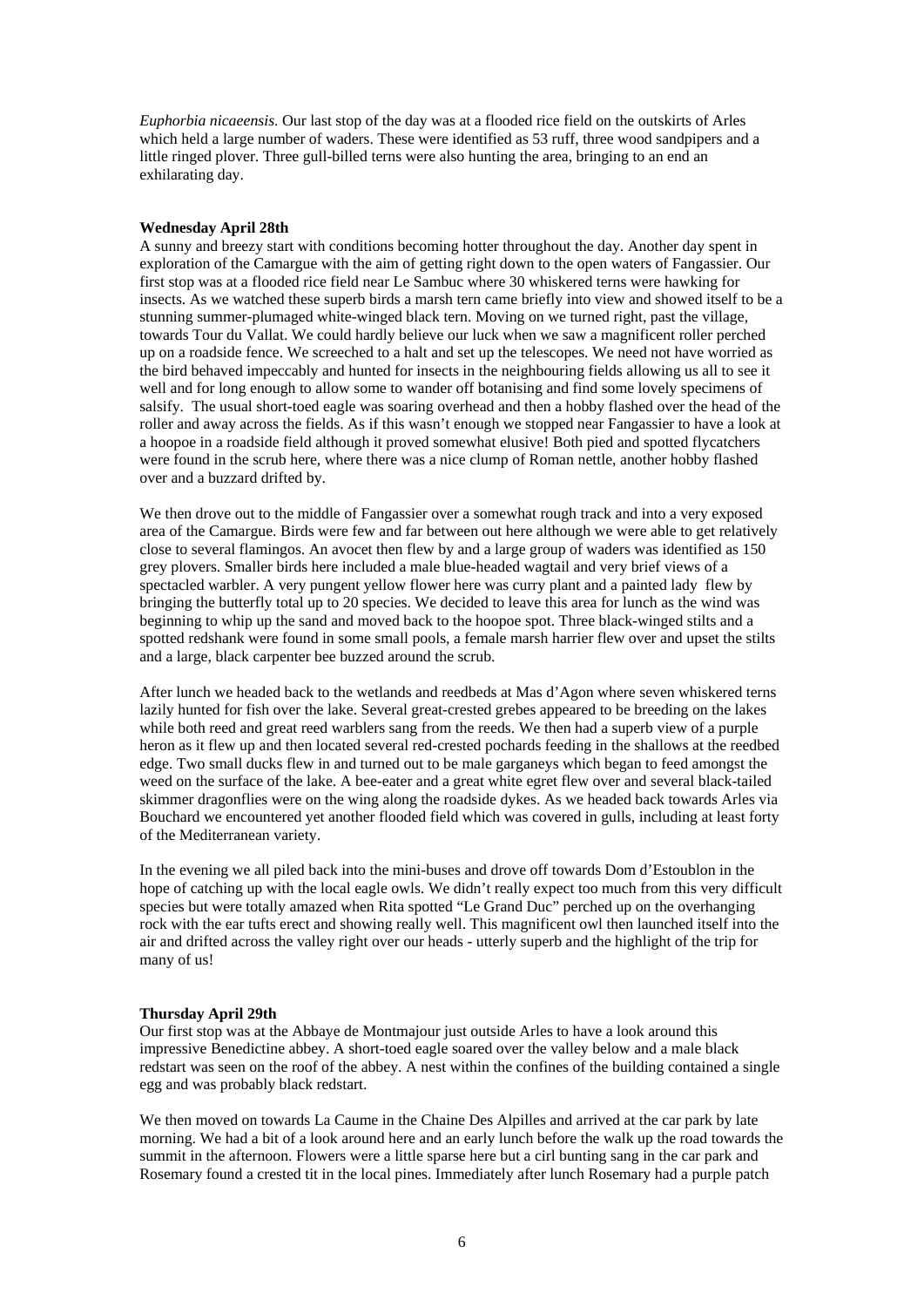as she found another crested tit and the first scarce swallowtail butterfly of the trip. The vegetation here was typical Mediterranean garrigue dominated by shrubs such as box and Kermes oak with Maritime pines on the lower slopes. Lots of *Genista scorpius* brightened up the woodland and there were patches of both *Thymus vulgaris* and *capitatus* as well as plentiful rosemary. As we climbed higher out of the trees the flowers started to get more interesting although it was tragic that for some way up the roadsides had been mown as a fire-break - very disappointing for our botanists! Jackdaws and swifts were enjoying themselves in the stiff south-easterly breeze but there was no sign of the Egyptian vultures which are known to breed on the cliffs here. We sat and watched for the vultures for about forty minutes without luck although the view was superb and we did see several alpine swifts. There was a lot of amelanchier in flower on the slopes and a brilliant blue flower turned out to be mountain lettuce. Other plants here included orange birds-foot, Mediterranean kidney-vetch, hoary rock-rose, globularia and blue flax. Nottingham catchfly adorned the roadsides as we climbed, with bladder senna, shepherd's needle, lavender and narrow-leaved valerian. Yet more butterfly species were found on the higher slopes with several baton blues, a glorious Moroccan orange-tip and a single green hairstreak.

We climbed right to the top of La Caume and set about searching for Bonelli's eagles which were known to breed in the area. Several unused nests were found on the adjacent cliff before Russell spotted fresh greenery on a nest tucked away on one side. It appeared that something was actually sitting on the nest and this was only confirmed when a female Bonelli's eagle turned her head sideways to give herself away. What was probably another Bonelli's was located in the far distance and an eagle soaring up close to us was of the short-toed variety. Flowers at the summit included white rock-rose, white asphodel, *clypeola* and some fabulous yellow irises (*lutescens*).

We arrived back down at the car park to scenes of devastation; June had been admiring 23 spikes of violet bird's nest orchid when a large flock of sheep came wandering through the wood and ate them all!

#### **Friday April 30th**

The penultimate day and a trip to the Petite Camargue and the coastal town of Sainte Maries de la Mer. The problem of early fog soon diminished as the sun began to break through in early morning. We took the back road through Gimeaux and soon found five greenshanks and several black-winged stilts on a flooded rice field. A turtle dove was on the overhead wires here and two great reed warblers sang from the reed-fringed dykes.

Our first real stop was at Le Paty de la Trinité where we walked alongside dykes and marshes. Almost at once we heard our first booming bittern of the trip as up to 10 bee-eaters flew over the trees. Four blue-headed wagtails were on the nearby fields and at least two cuckoos called with one flying straight past the group. The tamarisk-laden bank was known to be a favourite roosting place for night herons and up to five birds were seen here although the views were somewhat fleeting. Eight ruff were feeding in the shallows and the reed areas held singing great reed warblers plus moustached and reed warblers. Four coypu were long dead on the path probably as a result of control by local farmers. Several butterflies included painted lady and southern speckled wood and a bearded tit "pinged" from the extensive reedbeds.

We then moved on to the information centre and viewing room at the Parc Ornithologique. Three of the group then had the luck to see a bittern flying right past the centre before disappearing into cover. The lake here was fairly quiet with several little egrets and a pair of teal and a pair of swallows were nesting under the eaves of the centre. We managed to find a lunch spot here away from the troublesome mosquitoes amongst several tassel hyacinths when two bee-eaters flew over.

After lunch we paid a visit to the coastal resort of Sainte Maries de la Mer and had a look at the famous church - very impressive. Several Sandwich terns, a little tern and a red-breasted merganser were offshore here and two cormorants flew over the town. After this we headed out to the Mas de Cacherel and along a really bumpy track which the trucks managed to cope with. We had very close up views of flamingos here and camera shutters were clicking away furiously! Up to 60 avocets were feeding in the pools and other waders in this area included several Kentish plovers, 11 ringed plovers, two little stints and a very handsome looking black spotted redshank. The day was brought to a close by at least two spectacled warblers in the scrub, possibly feeding young.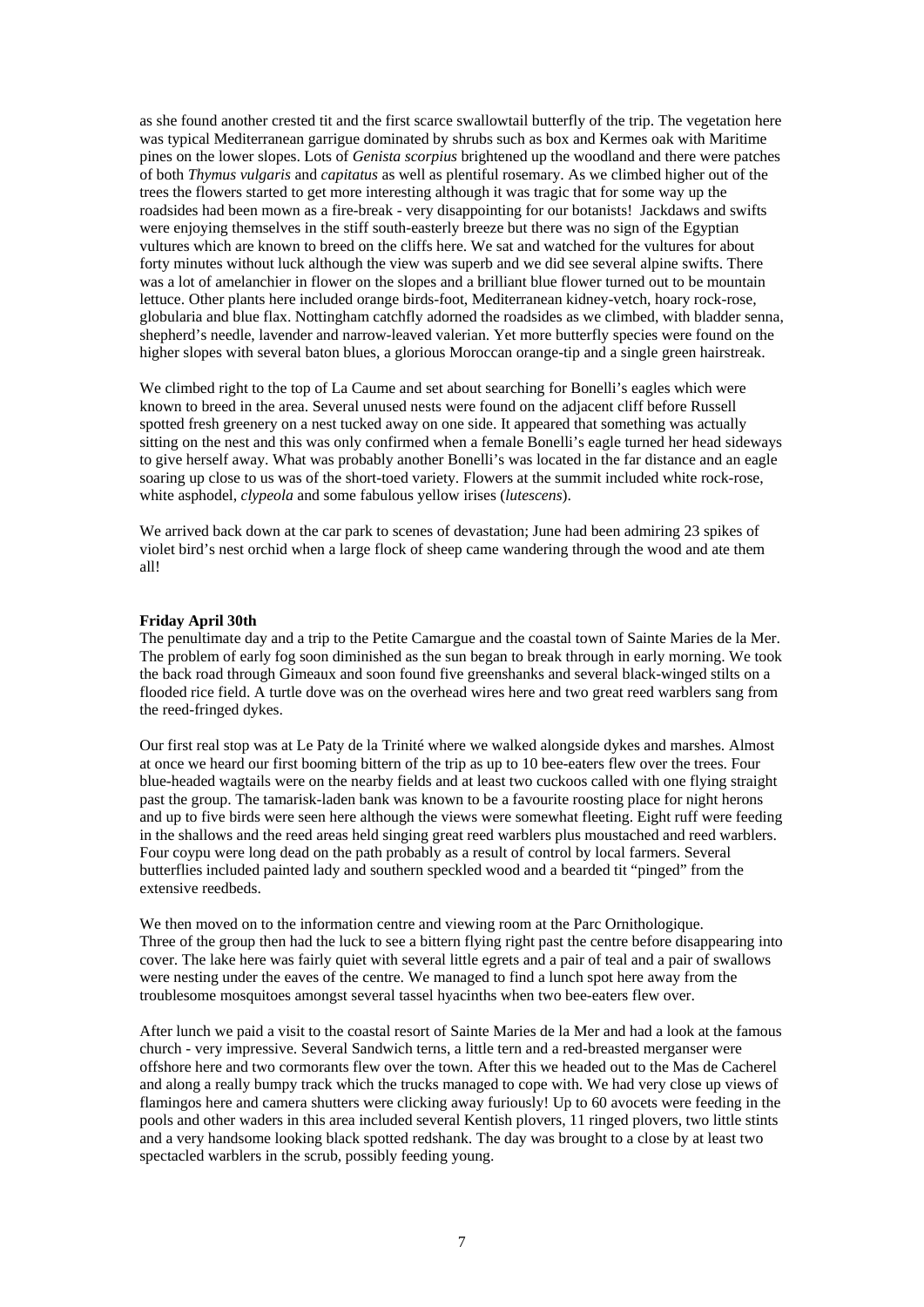#### **Saturday May 1st**

For several of the group and the three leaders there was a 5:30 am start for a dawn patrol of the Camargue. It was certainly a bit chilly as we arrived at the Mejanes viewpoint where two nightingales were competing with each other by voice. At least six purple herons flew over but the stars of the show were two night herons, one of which was seen very well indeed.

We the moved the short distance to Mas d'Agon where three red-crested pochard flew over the road and three squacco herons were feeding in the shallows. A splendid group of 20 little egrets was feeding together along the reed edge and, at this time of the morning, coypus seemed to be everywhere. Another bittern boomed far off across the reeds and at last, four great reed warblers put in appearance by singing from the tops of the reeds. On the drive back to the hotel for breakfast we encountered a field full of gulls which on closer inspection included at least 40 Mediterranean gulls.

After a leisurely breakfast it was time to take our leave from Simone and Marcel at the Hotel de Granges for the drive back to the airport at Marseilles, all clutching our May-day *muguet des bois*. A short stop en-route gave us final views of bee-eaters on the wires and a glorious clump of rosy garlic on the roadside here. All in all a marvellous week and we felt we had gained a real flavour of this part of Provence.

Rob and Kathy Macklin May 1999



#### **Camargue, 24 April – 1 May 99, Itinerary**

- Day 1 London Gatwick to Marseille, drive to Arles via N568, lunch at Hotel des Granges. Afternoon walk around environs of hotel.
- Day 2 Arles Étang de Vaccares observation post via Gageron and Villeneneuve, Mas d'Agon with lunch at Domaine de Mejanes. Afternoon along east side of Étang de Vaccares at Marais de Romieu, Pont Noir and south to Salin de Badon. Return via Tour du Valat and Le Sambuc.
- Day 3 La Crau at Aerodrome du Vallon, lunch at Étang d'Entressen. Afternoon across La Crau via Peau de Meau.
- Day 4 Pont du Gard via Tarascon and Beaucaire, lunch by Gardon River at Pont. Afternoon visit to Les Baux via Val d'Enfer.
- Day 5 East side of Étang de Vacarres via Tour du Valat, south to Étang du Fangassier. Lunch by roadside at St Bertrand. Part of the group to Arles for the afternoon, the remainder to the observation post on the north shore of Étang de Vacarres and Mas d'Agon. Evening visit to Mt.Valence.
- Day 6 Visit to Abbey de Montmajour. Late morning walk and lunch among pines with afternoon climb (for some!) to summit at La Caume, Les Alpilles.
- Day 7 West side of Étang de Vaccares (edge of Petit Camargue) via Grimeaux and Le Paty de la Trinité, south to Parc Ornithologique for lunch, then to St Maries-de-la-Mer, returning via Mas de Cacherel, Albaron and Mas du Pont de Rousty.
- Day 8 Dawn visit to observation post at Étang de Vaccares and Mas d'Agon for some. Arles to Marseille via Mas Thibert and Port St Louis. Afternoon flight toGatwick with lunch on board.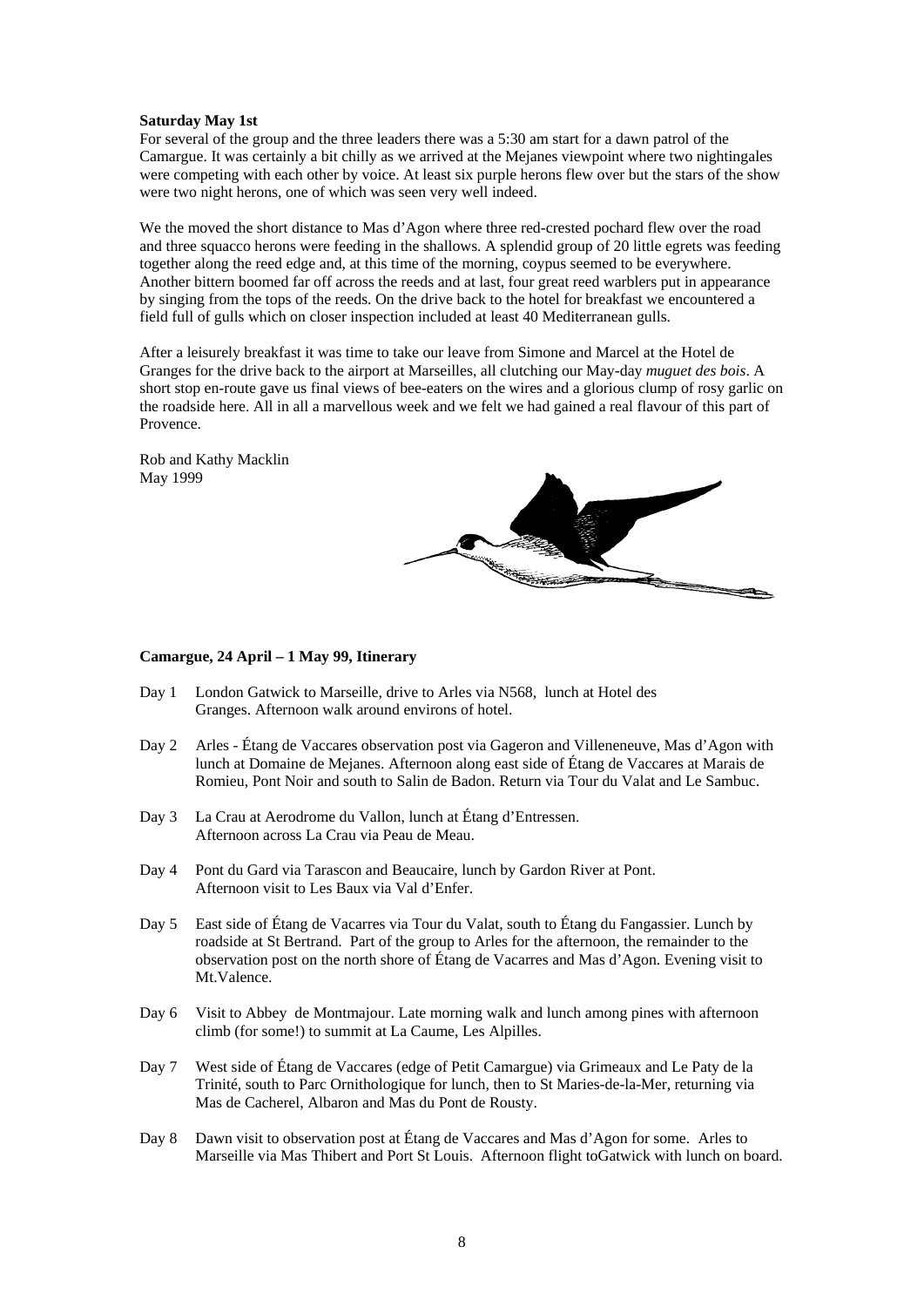### **BIRDS**

| Little grebe               | Largely heard, especially at Mas d'Agon where up to six.                                                                                                                              |
|----------------------------|---------------------------------------------------------------------------------------------------------------------------------------------------------------------------------------|
| <b>Great crested grebe</b> | Occasional on larger water bodies, up to six at Étang d'Entressen.                                                                                                                    |
| Cormorant                  | Two in the Petite Camargue.                                                                                                                                                           |
| <b>Bittern</b>             | Largely heard, especially at Le Paty de la Trinité and Mas d'Agon. One<br>sighting, at Parc Ornithologique.                                                                           |
| <b>Night heron</b>         | Recorded at Paty de la Trinité and Mas d'Agon, where returning to daytime<br>roosts at dawn.                                                                                          |
| <b>Squacco heron</b>       | Up to five at Mas d'Agon, where some excellent sightings.                                                                                                                             |
| <b>Cattle egret</b>        | Now seemingly more abundant than little egret, with up to a hundred on<br>some days. First recorded as a breeding bird as recently as 1957! Often seen<br>riding on horses or cattle. |
| Little egret               | Frequent in marshy places.                                                                                                                                                            |
| <b>Great white egret</b>   | Singles on three days - very rare until the early 60s, this species now occurs<br>regularly in small numbers and may breed?                                                           |
| <b>Grey heron</b>          | Numerous with many breeding colonies in reedbeds.                                                                                                                                     |
| <b>Purple heron</b>        | Frequent in marshy areas around Étang du Vaccares.                                                                                                                                    |
| <b>Greater flamingo</b>    | Numerous sightings, including thousands within the salines of Étang du<br>Fangassier and the Petit Camargue.                                                                          |
| Mute swan                  | Occasional, on larger water bodies.                                                                                                                                                   |
| <b>Shelduck</b>            | Frequent in the salines of the central Camargue.                                                                                                                                      |
| Gadwall                    | Two only.                                                                                                                                                                             |
| <b>Teal</b>                | Two at Parc Ornithologique was the only sighting.                                                                                                                                     |
| <b>Mallard</b>             | A common resident of marshes and rice fields alike.                                                                                                                                   |
| Garganey                   | Two males at Mas d'Agon was the only record.                                                                                                                                          |
| <b>Shoveler</b>            | Up to two on three days.                                                                                                                                                              |
| Red-crested pochard        | Occasional sightings at Mas d'Agon, Paty de la Trinité and Salin de Badon.                                                                                                            |
|                            | Red-breasted merganser A single female on the sea at St Maries de la Mer.                                                                                                             |
| <b>Black kite</b>          | The most numerous bird of prey throughout the drier farmed areas and<br>among the rice fields. Hugh<br>numbers over the rubbish tip<br>at Entressen!                                  |
| <b>Red kite</b>            | A single at La Crau.                                                                                                                                                                  |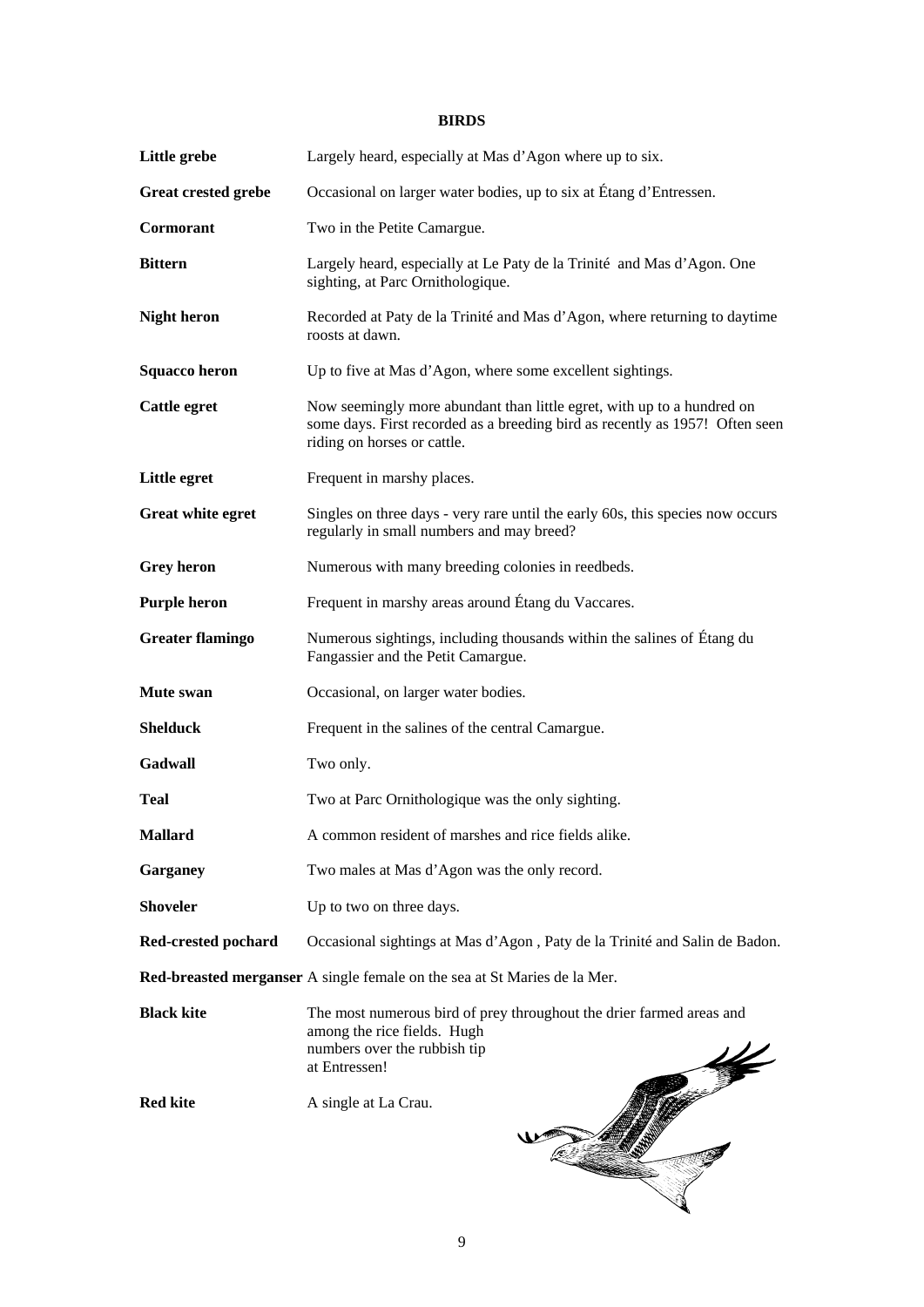| Short-toed eagle          | A single bird soaring over our picnic table soon after our arrival at the hotel,<br>followed by several others on a number of days. A bird that appears to have<br>become much more frequent in the Camargue in recent years. |
|---------------------------|-------------------------------------------------------------------------------------------------------------------------------------------------------------------------------------------------------------------------------|
| <b>Marsh harrier</b>      | The most numerous raptor throughout the marshes, up to fifty on some days.<br>The central areas of the Camargue alone were estimated to hold over 80<br>pairs in the mid-80s.                                                 |
| Montagu's harrier         | Only recorded at La Crau, where up to three.                                                                                                                                                                                  |
| Sparrowhawk               | Occasional brief sightings of singles.                                                                                                                                                                                        |
| <b>Buzzard</b>            | Occasional singles, usually in farmland or hill country.                                                                                                                                                                      |
| <b>Bonelli's eagle</b>    | The back of an incubating bird of of prey at La Caume was thought to<br>belong to this species but the bird never left its eyrie, which has held this<br>species in past years.                                               |
| <b>Kestrel</b>            | The most frequent small bird of prey in all habitats.                                                                                                                                                                         |
| <b>Hobby</b>              | Occasional sightings - less obvious than in recent years.                                                                                                                                                                     |
| Red-legged partridge      | Two at La Crau the only sightings.                                                                                                                                                                                            |
| <b>Pheasant</b>           | More often heard than seen, especially in farmed areas.                                                                                                                                                                       |
| <b>Moorhen</b>            | Frequent in marshy places, along canal edges and around flooded rice fields.                                                                                                                                                  |
| Coot                      | Very common on larger water bodies.                                                                                                                                                                                           |
| Little bustard            | Up to ten birds seen well in various parts of La Crau. Sadly this splendid<br>species is showing dramatic declines in much of France.                                                                                         |
| Oystercatcher             | A single sighting only.                                                                                                                                                                                                       |
| <b>Black-winged stilt</b> | Frequent in flooded rice fields and around marshy pools - fifty plus on some<br>days.                                                                                                                                         |
| Avocet                    | Frequent in saline pools, most numerous on the west side of the Camargue.                                                                                                                                                     |
| <b>Stone-curlew</b>       | Up to ten birds seen and heard well at La Crau.                                                                                                                                                                               |
| <b>Pratincole</b>         | Three flying in the distance was the best we could do for this elusive<br>species.                                                                                                                                            |
| Little ringed plover      | Several at Tour du Valat and at Pont du Gard.                                                                                                                                                                                 |
| <b>Ringed plover</b>      | Rather elusive but up to eleven together at Cacharel.                                                                                                                                                                         |
| <b>Kentish plover</b>     | Confined to the salines, where occasional sightings of up to five birds.                                                                                                                                                      |
| <b>Grey plover</b>        | A flock of c150 birds high above Étang du Fangassier was the only sighting.                                                                                                                                                   |
| Lapwing                   | Two only, now a very rare breeding bird in the Camargue.                                                                                                                                                                      |
| <b>Little stint</b>       | Two near Cacharel, with ringed plovers in the salines.                                                                                                                                                                        |
| <b>Ruff</b>               | Occasional in flooded rice fields with a notable 53 together in one place<br>near Arles.                                                                                                                                      |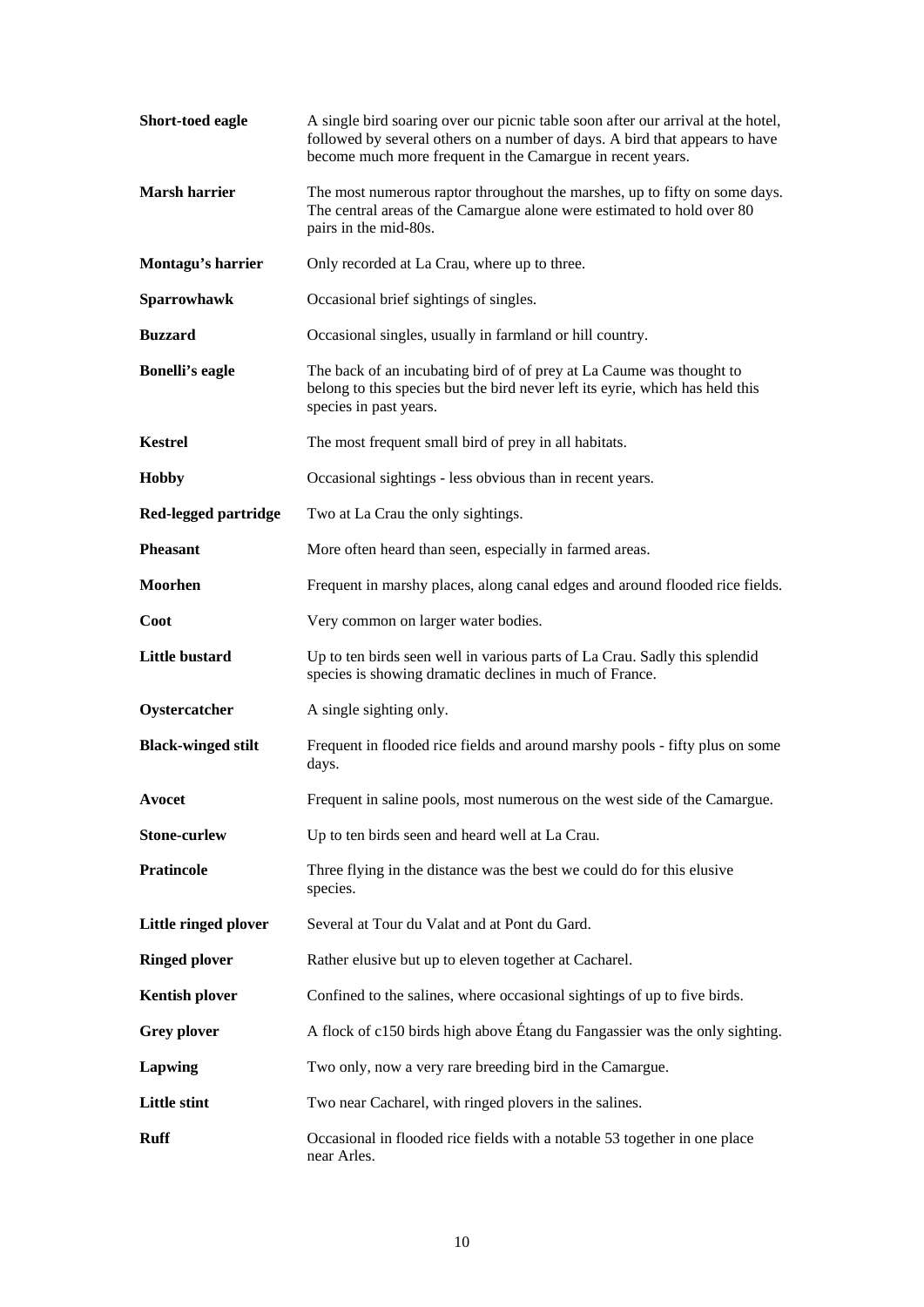| <b>Redshank</b>          | A single near Cacharel.                                                                                                                             |
|--------------------------|-----------------------------------------------------------------------------------------------------------------------------------------------------|
| Spotted redshank         | Some fine birds in summer plumage, in salines especially.                                                                                           |
| <b>Greenshank</b>        | Occasional groups in flooded rice fields.                                                                                                           |
| <b>Wood sandpiper</b>    | Occasional along margins of marshy pools, especially from the observation<br>post at Étang de Vaccares.                                             |
| <b>Common sandpiper</b>  | Four at Étang d'Entressen, among stones on the shore.                                                                                               |
| Mediterranean gull       | Frequent in flooded rice fields, their distinctive calls often filling the air!                                                                     |
| <b>Black-headed gull</b> | Numerous and widespread.                                                                                                                            |
| Yellow-legged gull       | Abundant in coastal locations and especially at the rubbish tip at Entressen.                                                                       |
| Gull-billed tern         | Small groups of this stout tern seen in flooded rice fields.                                                                                        |
| <b>Sandwich tern</b>     | Small numbers at sea at St.Maries.                                                                                                                  |
| <b>Common tern</b>       | Small numbers at several Étangs and in the salines.                                                                                                 |
| Little tern              | A single in the salines near Cacharel.                                                                                                              |
|                          | White-winged black tern A single, in full summer plumage, with whiskered terns feeding in flooded<br>rice fields.                                   |
| Whiskered tern           | c35 feeding in flooded rice fields.                                                                                                                 |
| Rock dove/feral pigeon   | Widespread and common.                                                                                                                              |
| Woodpigeon               | Occasional singles in farmland.                                                                                                                     |
| <b>Collared dove</b>     | Common around habitation.                                                                                                                           |
| <b>Turtle dove</b>       | Small numbers, often on wires.                                                                                                                      |
| <b>Cuckoo</b>            | Rather scarce with only occasional birds in song.                                                                                                   |
| <b>Barn owl</b>          | A single at dawn one the last day.                                                                                                                  |
| Eagle owl                | Splendid views of two birds at Mt Valence, both perching and flying. Voted<br>the sighting of the trip by many!                                     |
| <b>Tawny owl</b>         | A single heard close to the hotel.                                                                                                                  |
| <b>Nightjar</b>          | Heard at Mt Valence.                                                                                                                                |
| Swift                    | Thousands on passage on some days - numerous on all days.                                                                                           |
| <b>Alpine swift</b>      | Wonderful views at Pont du Gard with many birds within feet of us, also at<br>Les Baux and La Caume.                                                |
| Kingfisher               | Excellent views of up to five birds by the Gardon River at Pont du Gard.                                                                            |
| <b>Bee-eater</b>         | Seen on several days with some excellent sightings of perched birds at<br>times. Few will forget their distinctive calls that we came to know well. |
| Roller                   | Singles on three days, all from roadsides.                                                                                                          |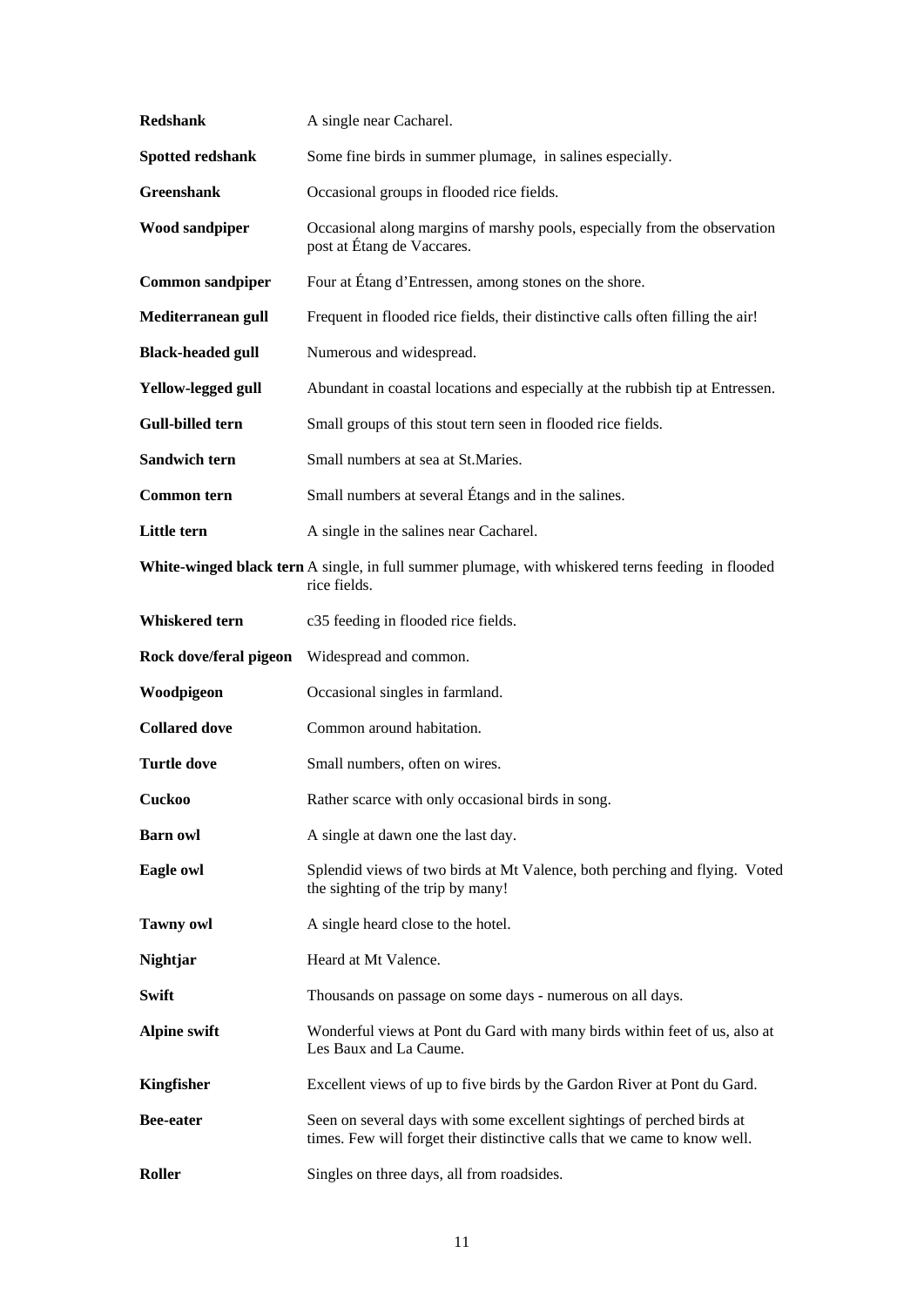| Hoopoe                    | Two sightings only - this species seems to have become rather scarce in the<br>Camargue in recent years, although as recently as the<br>late 80s it was described as "an abundant breeder". |
|---------------------------|---------------------------------------------------------------------------------------------------------------------------------------------------------------------------------------------|
| Green woodpecker          | Heard on several days.                                                                                                                                                                      |
|                           | Great spotted woodpecker A single at Pont du Gard was the only record.                                                                                                                      |
| <b>Short-toed lark</b>    | 8-10 birds recorded at La Crau, some displaying.                                                                                                                                            |
| <b>Crested lark</b>       | Surprisingly scarce with only a few heard.                                                                                                                                                  |
| <b>Skylark</b>            | Recorded on a number of days, in a wide range of habitats.                                                                                                                                  |
| Sand martin               | Up to twenty over a number of water bodies.                                                                                                                                                 |
| <b>Crag martin</b>        | Most numerous at Pont du Gard, where seen really well, but also at Les<br>Baux and La Caume.                                                                                                |
| <b>Swallow</b>            | A widespread and abundant migrant.                                                                                                                                                          |
| <b>House martin</b>       | Recorded on many days, up to a maximum of c40.                                                                                                                                              |
| <b>Tawny pipit</b>        | A single at La Crau.                                                                                                                                                                        |
| <b>Yellow</b> wagtail     | Frequent amongst Salicornia in particular, all of the blue-headed race.                                                                                                                     |
| Grey wagtail              | Two at Pont du Gard, rare elsewhere.                                                                                                                                                        |
| White wagtail             | Up to five at Pont du Gard, scarce elsewhere.                                                                                                                                               |
| Wren                      | Occasional singles.                                                                                                                                                                         |
| <b>Robin</b>              | Occasional singles heard.                                                                                                                                                                   |
| <b>Nightingale</b>        | Widespread and common, its song heard in a wide range of habitats.                                                                                                                          |
| <b>Black redstart</b>     | Singles at Les Baux and the Abbey de Montmajour.                                                                                                                                            |
| Whinchat                  | A single at La Crau.                                                                                                                                                                        |
| <b>Stonechat</b>          | Two at Paty de la Trinité.                                                                                                                                                                  |
| Northern wheatear         | Six sightings at La Crau.                                                                                                                                                                   |
| (Blue rock thrush)        | Song heard at La Caume was thought to be of this species but no bird was<br>seen.                                                                                                           |
| <b>Blackbird</b>          | A single in the grounds of the hotel was the only sighting!                                                                                                                                 |
| Cetti's warbler           | A widespread and common ditch-side bird, its explosive call heard<br>everywhere.                                                                                                            |
| <b>Fan-tailed warbler</b> | Again widespread and common, its 'zitting' call well learnt.                                                                                                                                |
| <b>Moustached warbler</b> | Rarely, in dense reedbeds, not seen.                                                                                                                                                        |
| <b>Reed warbler</b>       | The common 'warbler' of all reedbeds.                                                                                                                                                       |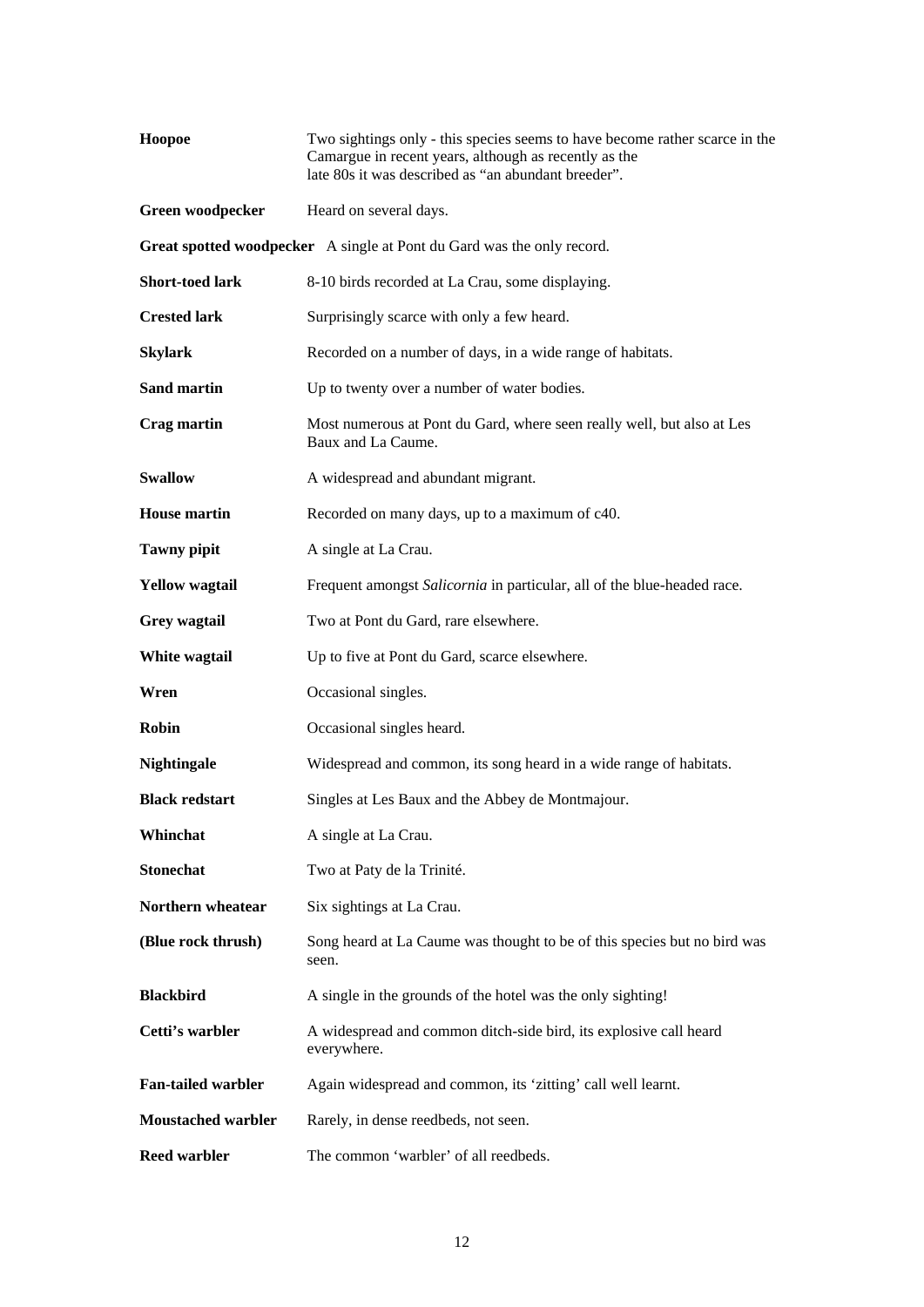| <b>Great reed warbler</b> | The harsh song of this large thrush-like warbler was heard best on the last<br>day of the trip reflecting its arrival period in the Camargue. |
|---------------------------|-----------------------------------------------------------------------------------------------------------------------------------------------|
| Spectacled warbler        | Best seen in the <i>Salicornia</i> scrub of the Petit Camargue, where up to five<br>birds including some handsome males.                      |
| Sardinian warbler         | A scattering of records - this species doesn't get any less secretive!                                                                        |
| Whitethroat               | Occasional singles.                                                                                                                           |
| <b>Blackcap</b>           | Especially well represented at Pont du Gard but also recorded elsewhere.                                                                      |
| <b>Chiffchaff</b>         | Occasional singles.                                                                                                                           |
| <b>Willow warbler</b>     | One - two on several days.                                                                                                                    |
| <b>Pied flycatcher</b>    | Occasional singles.                                                                                                                           |
| <b>Spotted flycatcher</b> | A single sighting only, at Mas d'Agon.                                                                                                        |
| <b>Bearded tit</b>        | Heard only, at several reedbed sites.                                                                                                         |
| <b>Crested tit</b>        | Three among the pines at the base of La Caume.                                                                                                |
| <b>Blue tit</b>           | Several at Pont du Gard.                                                                                                                      |
| <b>Great tit</b>          | Most numerous at Pont du Gard.                                                                                                                |
| Golden oriole             | Up to three in song at Pont du Gard, some brief sightings.                                                                                    |



| Jay                 | A single en route to La Caume.                              |
|---------------------|-------------------------------------------------------------|
| <b>Magpie</b>       | A widespread and abundant species, huge numbers at La Crau. |
| <b>Jackdaw</b>      | Widespread and often abundant.                              |
| <b>Carrion Crow</b> | Very common.                                                |
| Raven               | A single heard at La Caume.                                 |